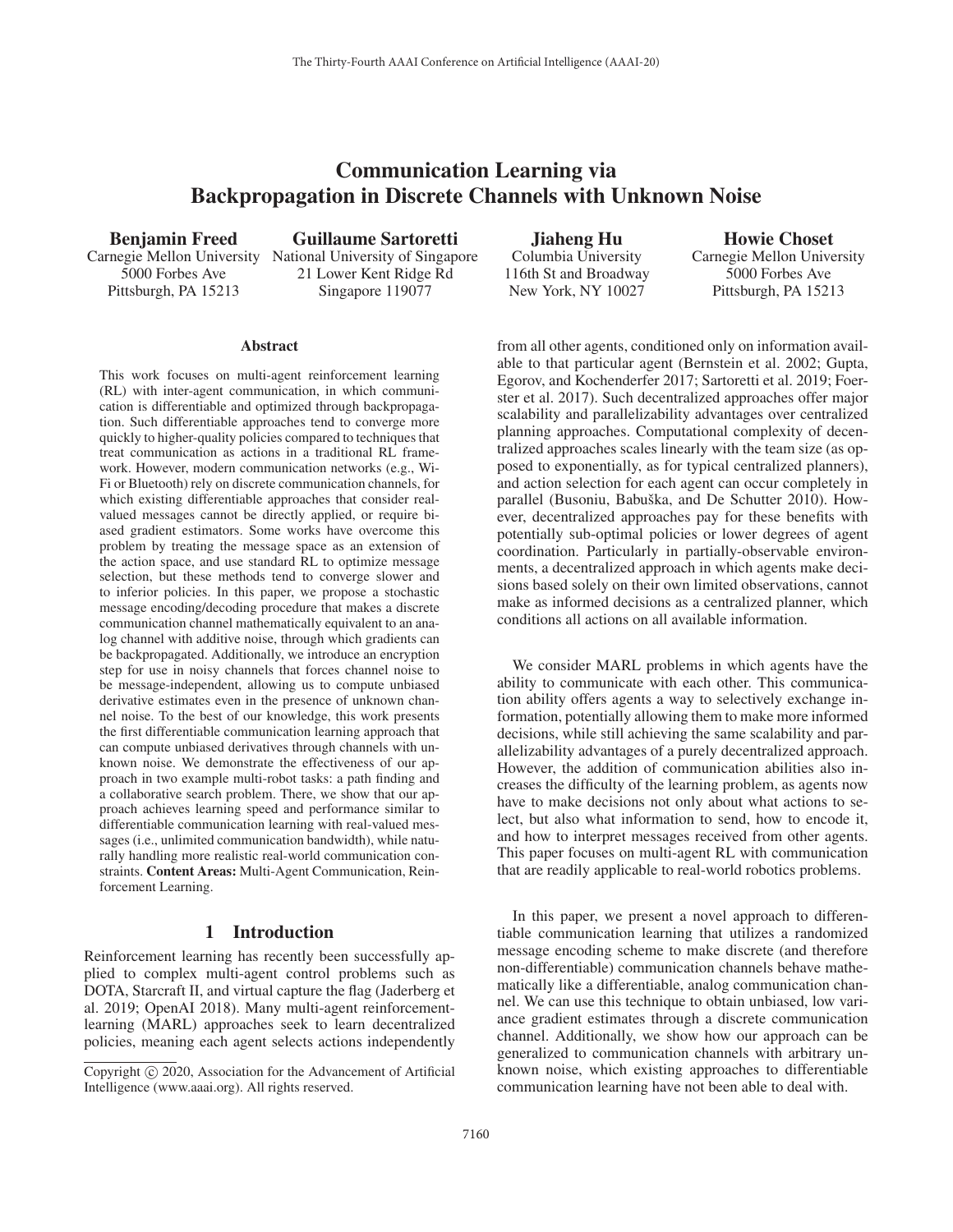# 2 Background

# 2.1 Multi-agent Reinforcement Learning with Communication

Many past approaches to multi-agent reinforcement learning with inter-agent communication fall into one of two general categories: 1) approaches in which communication is treated as a differentiable process, allowing communication behavior to be optimized via backpropagation (differentiable approaches) (Foerster et al. 2016; Sukhbaatar, Szlam, and Fergus 2016; Mordatch and Abbeel 2017; Paulos et al. 2019), and 2) approaches in which messages are treated as an extension to the action space, and communication behavior is optimized via standard reinforcement learning (reinforced communication learning, RCL) (Foerster et al. 2016; Lowe et al. 2017).

RCL approaches tend to be more general than differentiable approaches (Lowe et al. 2017). This is because the communication channel, and all downstream processing of messages selected by agents, is considered to be part of the environment, and is therefore treated as a black box. No assumptions are made about what influence a particular message may have on other agents or future state transitions. RCL approaches therefore naturally handle unknown channel noise (Lowe et al. 2017). Additionally RCL naturally handles discrete communication channels because RCL does not require backpropagation through the communication channel, so message selection can be non-differentiable.

The downside of RCL's generality is that it typically requires significantly more learning updates to converge to a satisfactory policy, compared to differentiable approaches (Foerster et al. 2016). In RCL, agents are not explicitly provided with knowledge of how their message selection impacts the behavioral policy of other agents, and must instead deduce this influence through repeated trial and error. On the other hand, differentiable approaches allow one to explicitly compute the derivative of recipient agents' behavioral policy or action-value function with respect to the sending agent's communication policy parameters. This allows differentiable approaches to converge to better policies after fewer learning updates compared to RCL.

One additional advantage to differentiable approaches is that because the objective function used to optimize communication in general does not directly depend on communication behavior, it is possible to train communication behavior via imitation learning, with no explicit expert demonstrations of communication. This is useful when one can generate expert action demonstrations but not expert communication demonstrations, e.g., when a communication-unaware centralized expert is present (Paulos et al. 2019).

Several differentiable approaches in the past have allowed agents to exchange real-valued messages(Foerster et al. 2017; Sukhbaatar, Szlam, and Fergus 2016). Differentiable approaches that consider real-valued communication signals cannot naturally handle discrete communication channels, as a discrete channel is non-differentiable. Some recent approaches have circumvented this problem by using biased gradient estimators (Foerster et al. 2016; Mordatch and Abbeel 2017; Lowe et al. 2017); however,

biased estimators typically require additional tuning parameters or more complex training techniques such as annealing (Foerster et al. 2016; Mordatch and Abbeel 2017; Jang, Gu, and Poole 2016). Moreover, biased gradient estimators lack the convergence guarantees of unbiased ones. Additionally, to the best of our knowledge, existing differentiable approaches cannot function with unknown channel noise, because the channel then represents an unknown stochastic function whose derivatives are consequently unknown. The fact that differentiable approaches are restricted to channels with no/known noise limits their applicability to real-world robotic systems.

In the more general context of learning-based coding, several recent works have learned a source- or channel-coding method (Kim et al. 2018; Farsad, Rao, and Goldsmith 2018), because a learned coding scheme can in some cases be more optimal or more computationally efficient than a handcrafted one. Typically in these prior works, a coding scheme is learned that minimizes a reconstruction metric that penalizes loss of information. There is a connection between these works and ours, in that one can think of our agents as learning a source-coding scheme that optimizes the reward signal, which implicitly penalizes loss of useful information, because agents must compress information available to them into a fixed-length message in a way that maximizes reward. We believe that this emphasis on useful information allows our agents to be even more selective with what information they choose to send than if a generic supervised loss function was used.

# 3 Theory

In this section we explain our approach to differentiable communication learning with a discrete communication channel. We first focus on the case in which channel noise is not present, and then expand our approach to the noisy channel case. Throughout this paper, we assume centralized training, meaning that all training data (agent observations and ground-truth communication signals) can be thought of as being sent to a centralized server where learning updates are computed for each agent, as is done in many multiagent RL approaches, such as (Kraemer and Banerjee 2016; Foerster et al. 2017; 2016). We feel that this is a reasonable assumption, because often training takes place in a setting in which additional state information is available than what will be available to agents at execution time. However, we also assume decentralized execution, meaning that at execution time (i.e., after the training has finished/converged), agents do not need to transfer data among themselves or with a centralized server, other than via the communication channels available to them within the environment.

# 3.1 Communication in a Discrete, Noise-Free Channel

Consider a multi-agent reinforcement learning problem with  $K$  agents. Assume that, at a given timestep, a particular agent (Alice) is able to communicate to another agent (Bob) via a noise-free discrete communication channel with capacity  $C$  (in bits). For now, we neglect details associated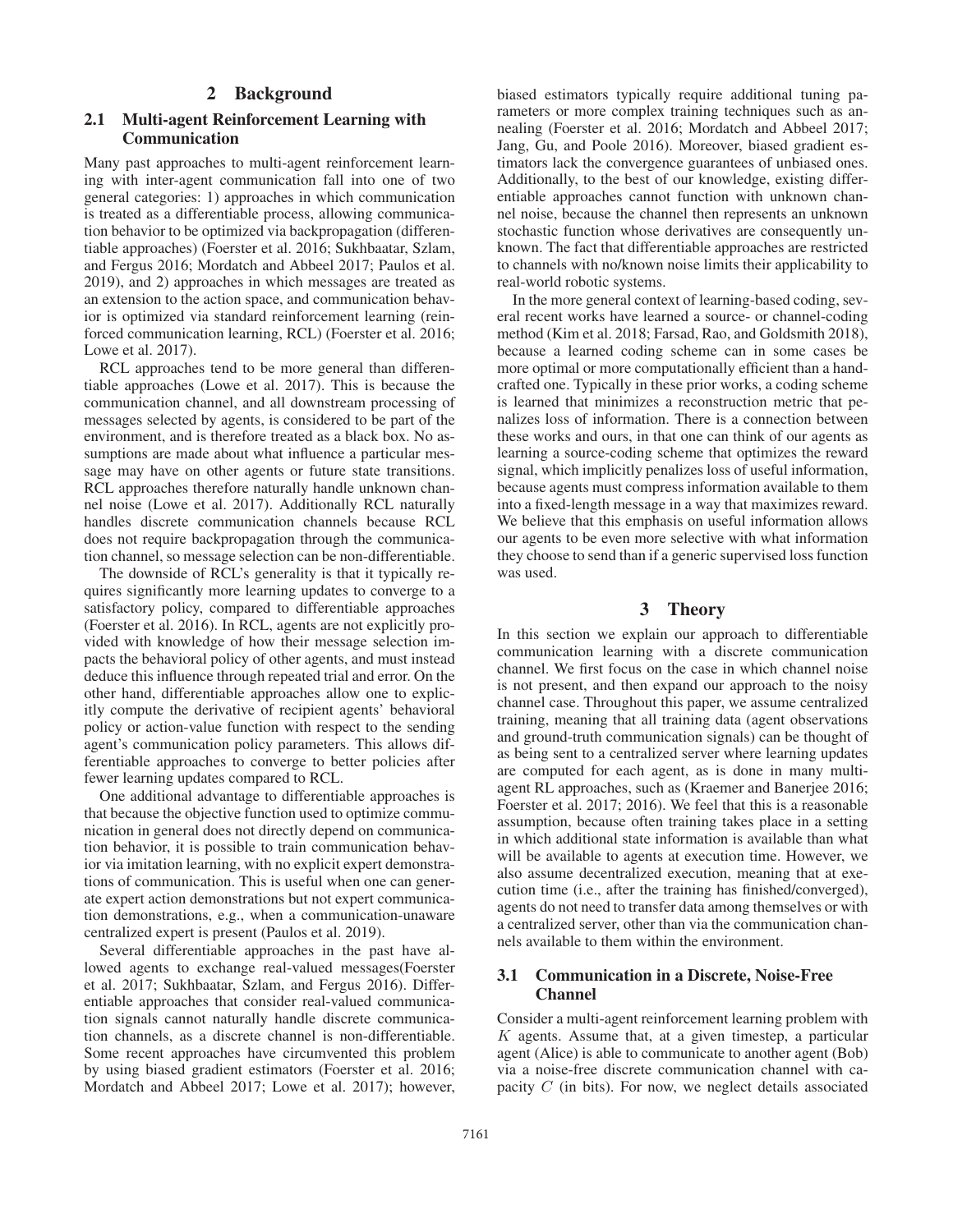with how agent policies are trained, and assume some sort of gradient-based RL approach is used in which a loss function is computed from data gathered during a set of agent experiences, which is then differentiated with respect to agents' policy parameters to compute a gradient update. This assumption is sufficiently general to encapsulate most prominent RL algorithms, such as Q-learning and variants of policy gradient. Additionally, we do not specify what factors determine which agents can communicate, as this is problem-specific. Here we are primarily concerned with how gradients are backpropagated through the channel.

Because the communication channel is discrete, any message m sent through the channel from Alice to Bob is taken from a finite set of possible messages, *i.e.*,  $m \in M$ , where  $M = \{m_1, ..., m_{|M|}\}\$ , and  $|M| \leq 2^C$ . If we wish to perform differentiable communication learning in such an environment, we need to compute the derivative of the input of Bob with respect to the output of Alice. However, the derivative of the channel output with respect to the input is not welldefined, making typical backpropagation impossible.

Existing approaches use a biased gradient estimator to circumvent this problem, such as the Gumbel-Softmax estimator. We propose an alternative approach, described below, in which Alice generates a real-valued communication signal z, which is encoded into a discrete message by a stochastic quantization procedure (randomized encoder). The resulting discrete message  $m$  is sent through the communication channel and is received by Bob, who then uses this discrete message to compute an approximation of the original real-valued signal generated by Alice,  $\hat{z}$ , using a stochastic dequantization procedure (randomized decoder) (fig. 1). We show that the encoder/channel/decoder system is mathematically equivalent to an analog communication channel with additive noise, allowing the partial derivative of Bob's reconstruction with respect to Alice's communication signal to be computed. Once again, because we assume centralized training, Bob's learning gradient is available to Alice for the computation of her learning update.

Randomized Encoder The purpose of the randomized encoder is to convert a real-valued output from Alice into a discrete message that can be sent through the channel to Bob. One simple approach would be to quantize  $z$  directly; however, the derivative of this operation then vanishes everywhere except at the boundaries of the quantization intervals, where it is undefined, precluding the use of this simple idea in a differentiable communication setting.

Instead, we propose the following non-deterministic quantization method: for simplicity, assume  $z$  is scalar and  $z \in [0, 1]$ , however the encoding process can be easily generalized to vectors of arbitrary length. To encode  $z$ , we first perturb it with noise  $\epsilon$ , which is sampled independently at each timestep from a uniform distribution centered at 0 with width  $\delta = \frac{1}{|M|}$ , *i.e.*,  $z' = z + \epsilon$ , where  $\epsilon \sim U(\cdot; -\frac{\delta}{2}, +\frac{\delta}{2})$ . z' now ranges from  $-\frac{\delta}{2}$  to  $1+\frac{\delta}{2}$ . z' is then quantized into one of  $|M|+1$  quantization intervals of width  $\delta$ , spaced uniformly along the range of  $z'$ . The index of the quantization interval is taken to be the discrete message, with the special case that the last quantization interval is identified with the



Figure 1: Randomized encoder/channel/decoder: The realvalued output z from agent Alice is converted into a discrete message m by the randomized encoder, which additionally takes random noise variable  $\epsilon$ . The message m is then sent through the channel to agent Bob, who decodes it into  $\hat{z}$  (a reconstruction of z), using the randomized decoder, which also takes  $\epsilon$  as an input. Under the simple reparameterization  $\hat{z} = z + e$ ,  $\hat{z}$  becomes a continuous, differentiable function of z, allowing gradients to be naturally backpropagated through the discrete communication channel.

first, so that there are exactly |M| possible values for m (fig. 2). In other words, the discrete message to be sent through the channel is given by:

$$
m = \left\lfloor \frac{(z + \epsilon + \delta/2) \pmod{1}}{\delta} \right\rfloor.
$$

Note that here  $m \in \{0, ..., |M|-1\}$ , however this integer representation can be converted to binary for use in a digital communication channel.

Randomized Decoder The goal of the randomized decoder is to reconstruct z from m, denoted  $\hat{z}$ , such that  $\hat{z}$  can be represented as a continuous, differentiable function of  $z$ , and a noise source that is independent of z.

Upon receiving  $m$ , Bob computes the reconstruction as  $\hat{z} = C(m) - \epsilon$ , where  $C(m)$  denotes the center of the quantization interval corresponding  $m$ ,  $C(m) = \delta(m + \frac{1}{2})$  (fig. 2). One special case exists in which the decoding process yields  $\hat{z} < -\frac{\delta}{2}$ , in which  $\hat{z} = 1 + C(m) - \epsilon$ . In short, the reconstruction is given by:

$$
\hat{z} = \begin{cases} \delta(m + \frac{1}{2}), & \text{if } \delta(m + \frac{1}{2}) > -\frac{\delta}{2} \\ 1 + \delta(m + \frac{1}{2}), & \text{otherwise.} \end{cases} \tag{1}
$$

We prove in the supplementary material that using the particular encoding/decoding procedure detailed above,  $\hat{z}$ can be reparameterized according to  $\hat{z} = z + e$ , where  $e \sim U(\cdot; -\frac{\delta}{2}, +\frac{\delta}{2})$ . Under this reparameterization, the partial derivative of  $\hat{z}$  with respect to z is precisely 1. The encoder/channel/decoder system therefore becomes mathematically equivalent to an analogous situation in which we send real-valued z directly through an analog communication channel, that introduces additive noise to the signal, but is nonetheless differentiable.

Note that Bob requires knowledge of the value of  $\epsilon$  that Alice used to encode  $m$ , which we do not send through the channel. This is not a problem, because  $\epsilon$  does not depend upon z and we can therefore assume the agents agree ahead of time upon a sequence of  $\epsilon$  values to use for each timestep. Practically, this would most likely amount to all agents using the same pseudorandom number generator with the same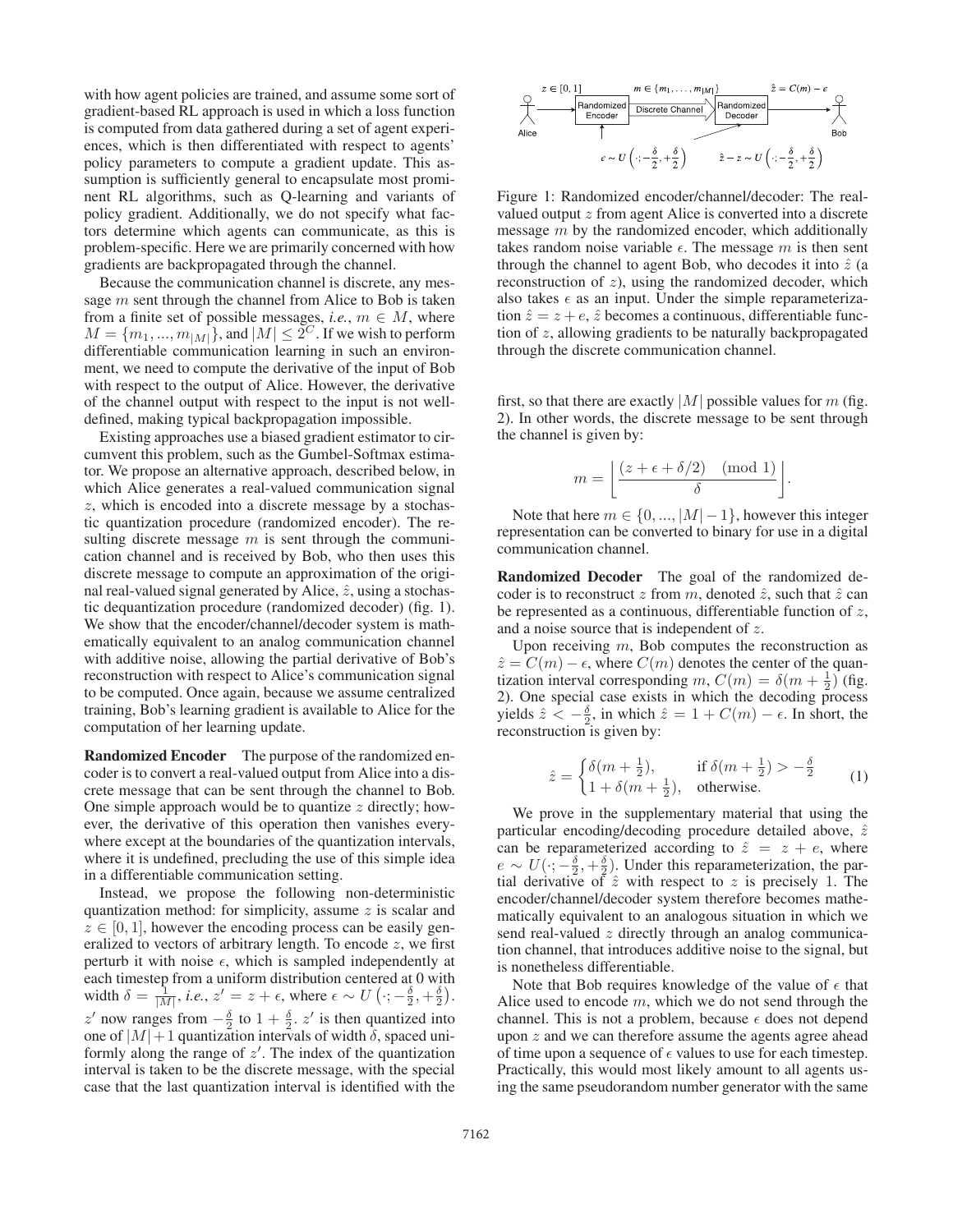

Figure 2: Randomized encoder and decoder: The real-valued output z from agent Alice is first perturbed by random noise  $\epsilon$ , which is sampled from a zero-centered uniform distribution with width equal to the quantization interval to form  $z'$ .  $z'$  is then quantized into one of the  $|M|$  quantization intervals, the index of which is taken to be the discrete message m. The message  $m$  is finally sent through the channel to agent Bob, who uses it to compute a reconstruction of  $z$  by subtracting  $\epsilon$  from the center of the quantization interval corresponding to m.

seed. To generalize the complete encoding/decoding procedure to cases in which  $z$  is a vector rather than a scalar, one can apply the above procedure element-wise with a distinct value of  $\epsilon$  to each component of z.

# 3.2 Communication in a Discrete Channel with Unknown Noise

Here we present a method for generalizing our approach to channels with unknown noise. We define a noisy channel to be on in which the output of the channel,  $\hat{m}$ , is not necessarily the same as the input  $m$ , but instead is distributed according to some unknown distribution that we assume can depend on the input to the channel and the state, *i.e.*,  $\hat{m} \sim P(\cdot | m, S)$ . We assume this distribution is completely unknown to us. Consequently, the message reconstruction error will no longer be distributed according to a known distribution, and can depend on  $z$  and  $S$  in unknown ways.

To make the difficulty introduced by unknown channel noise more clear, we can express our message reconstruction in the following form:

$$
\hat{z} = h(z, \alpha(z, S, \beta)),
$$

where h is a known, deterministic function,  $\alpha$  is an unknown function representing channel noise, and  $\beta$  is some independent noise source that does not depend on  $z$  or  $S$ . Differentiating  $\hat{z}$  w.r.t.  $z$ , we see that the derivative contains an unknown term, namely the derivative of  $\alpha$  w.r.t. z:

$$
\frac{\partial \hat{z}}{\partial z} = \frac{\partial h(z, \alpha)}{\partial z} + \frac{\partial h(z, \alpha)}{\partial \alpha(z, S)} \frac{\partial \alpha(z, S)}{\partial z}.
$$

The only situation in which we could backpropagate through the channel without knowing the exact form of  $\alpha$  is if we know  $\alpha$  does not depend on z, which is not generally the case for the procedure we've presented so far. However, recall that what is actually sent through the communication channel is  $m$ . Because we have a choice in how  $z$  is encoded into m, we have some influence over the effect of channel



Figure 3: Encryption technique for channels with unknown noise. After discrete message  $m$  is generated, it is encrypted according to permutation sequence  $Q$  into  $\bar{m}$ .  $\bar{m}$  is then sent through the communication channel, which outputs  $\hat{m}$ , which is not necessarily the same as  $\bar{m}$ .  $\hat{\bar{m}}$  is then decrypted (mapped by  $Q^{-1}$  to form  $\hat{m}$ , which can be thought of as an estimate of the original message  $m$ . With these encryption/decryption steps, the apparent channel noise introduced in the mapping form  $m$  to  $\hat{m}$  takes on a known form that allows to compute unbiased gradients through the channel.

noise on z. In fact, we can use this capability to render reconstruction error completely independent of z, so that  $\frac{\partial \hat{z}}{\partial z}$  is known. Consider the following procedure:  $z$  is encoded into  $m$  in a manner similar to that detailed in 3.1. After this, a one-to-one mapping is randomly generated from each message to every other message in  $M$ , described by the permutation sequence Q. m is then mapped according to Q to  $\bar{m}$ , which is sent through the channel. Here we will refer to this step as the "encryption" step, as it is effectively equivalent to a simple form of encryption, which can be thought of as concealing the value of  $m$  from the environment, thus limiting the ways in which the decrypted message distribution can vary with m. The recipient agent receives  $\hat{m}$ , which it then decrypts by mapping it according to  $Q^{-1}$  to an estimate of m, which we denote  $\hat{m}$ . This is then converted to  $\hat{z}$  via the a randomized decoder similar to that described in 3.1 (fig. 3).

We make some slight modifications to our randomized encoder for use in noisy channels. We now take communication output  $z$  to be a vector on the unit circle. This representation allows  $z$  to maintain exactly 1 bounded degree of freedom; however, it allows us to eliminate the discontinuity associated with the modulo used in the noise-free technique described in 3.1, because a vector can vary smoothly even when its angle jumps from  $-\pi$  to  $+\pi$ . This modification will be crucial for representing the communication channel as a differentiable function in the presence of channel noise. We again perturb z by random noise  $\epsilon \sim U(\cdot; -\frac{\delta}{2}, +\frac{\delta}{2})$ . However, to maintain the unit circle constraint,  $\epsilon$  is taken to be an angular perturbation, which we apply to  $z$  by multiplication with the 2-dimensional rotation matrix corresponding to  $\epsilon$ , denoted  $R(\epsilon)$ , to form  $z' = R(\epsilon)z$ .  $z'$  is then quantized into one of  $|M|$  quantization intervals, each one corresponding to a particular angular range on the unit circle, to form discrete message m. Because the range of angles of  $z'$  is now  $[-\pi, +\pi)$ , the quantization intervals have width  $\delta = \frac{2\pi}{|M|}$ . (fig. 4). In other words,  $m$  is given by:

$$
m = \left\lfloor \frac{\arctan 2(z'_2, z'_1) + \delta/2)}{\delta} \right\rfloor,
$$

where  $z'_1$  and  $z'_2$  are the first and second elements of  $z'$  respectively, and  $z' = R(\epsilon)z$ .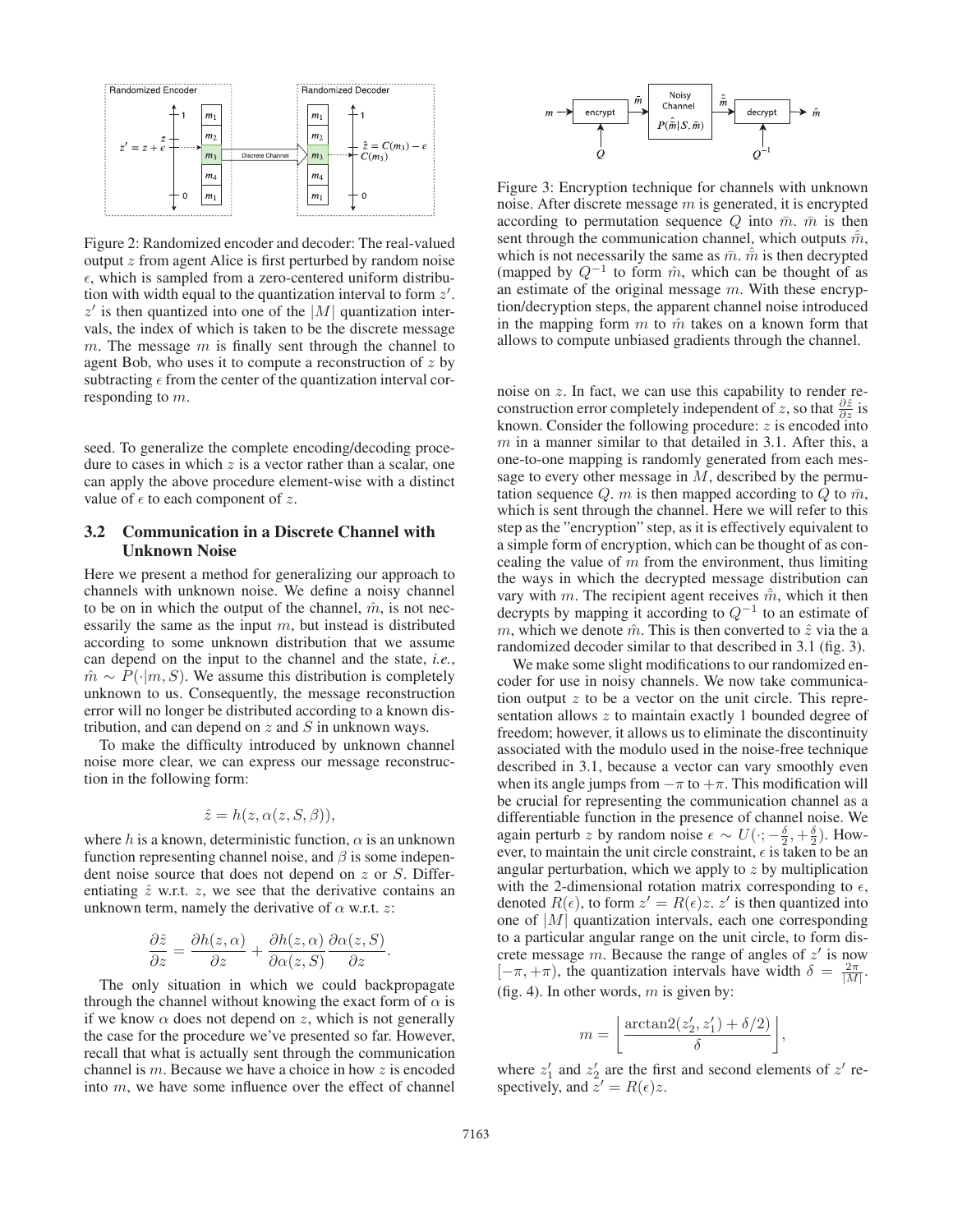Following the quantization, m is then encrypted into  $\bar{m}$ by Q, which is then sent through the communication channel. Upon receiving output of the communication channel  $\hat{m}$ , Bob then decrypts  $\hat{m}$  into  $\hat{m}$  (maps according to  $Q^{-1}$ ), and estimates z according to:

$$
\hat{z} = R(-\epsilon)C(\hat{m}),
$$

where  $C(m)$  is the vector corresponding to the center of the angular range represented by  $m$ .

In the presented communication procedure, there are two sources of error that are introduced into Bob's reconstruction of Alice's real-valued communication output. The first is due to the fact that we have a limit on information transfer rate through the channel, placing a fundamental limit on how precisely we can reconstruct z, even in a noise-free channel. This form of noise is present whenever the communication channel does not corrupt the discrete message, as described in sec. 3.1, *i.e.*, when  $\hat{m} = \bar{m}$ . In this non-corrupting case, we claim (and show in the supplementary material), that the angular error distribution of  $\hat{z}$  is uniform, independent of z, and zero-centered, in particular  $\hat{z} = R(e)z$ , where  $e|\hat{m} = \hat{m} \sim U(-\frac{\delta}{2}, +\frac{\delta}{2})$ . The second source of error is due to channel noise, and comes into effect whenever the discrete message is corrupted, *i.e.*,  $\hat{m} \neq \bar{m}$ . In the supplementary material, we show that in this case, the angular error distribution is still zero-centered, but now has uniform density everywhere except within the interval  $[-\frac{\delta}{2}, +\frac{\delta}{2}]$ .  $\hat{z}$  can therefore be represented in the following way:

 $\hat{z} = R(e)z$ ,

where  $e$  is distributed according to a mixture of the two distributions described above. In particular, we show in the supplementary material that  $e$  is distributed according to:

$$
P_{\mathbf{e}|\mathbf{z},\mathbf{S}}(e|z,S) = \begin{cases} \frac{1}{\delta}(1 - P_e(S)), & -\frac{\delta}{2} \le e < -\frac{\delta}{2} \\ \frac{1}{2\pi - \delta} P_e(S), & -\pi \le e < -\frac{\delta}{2} \\ \frac{1}{2\pi - \delta} P_e(S), & +\frac{\delta}{2} \le e < \pi \end{cases}
$$
(2)

where  $P_e(S) = \frac{1}{|M|} \sum_{m_{in} \in M} P(m_{out} = m_{in}|S, m_{in})$  is the state-dependent average channel error rate, with  $m_{in}$  and  $m_{out}$  representing the channel input/output, respectively. Since  $e$  is independent of  $z$  with the introduction of our encryption step, it is possible to compute the Jacobian representing the partial derivatives of  $\hat{z}$  with respect to  $z$ , regardless of the form of channel noise, given by:  $\frac{\partial \hat{z}}{\partial z} = R(e)$ .

Similar to the noise-free case, to generalize the entire procedure to multi-elements messages (*i.e.*, z is a collection of unit-length vectors rather than a single vector), one can simply apply the above procedure to each element of  $z$  independently, using unique values of  $\epsilon$  and  $Q$  for each element.

## 4 Experiments

We compare the performance of our approach to a differentiable communication learning approach with realvalued messages, and a reinforced communication learning approach, on two simple but illustrative example tasks,



Figure 4: Randomized encoder for channels with unknown noise: the real-valued vector output z from agent Alice is constrained to lie on the unit circle. It is then rotated by random noise  $\epsilon$ , which is sampled from a zero-centered uniform distribution with width equal to the quantization interval to form  $z'$ ,  $z'$  is then quantized into one of  $|M|$  quantization intervals, each corresponding to a particular angular range, and the index of which is taken to be the discrete message m. In the case depicted above,  $m = m<sub>2</sub>$ .

described below, with a noise-free communication channel. Additionally, we compare the performance of our encryption-based, channel-noise-tolerant approach to the RCL approach, on the same two example tasks, but introducing message-dependent channel noise. Finally, we test the robustness of our approach to coarseness of discretization and message length. These experiments additionally allow us to assess the efficiency with which agents utilize the available communication channel.

#### 4.1 Implementation Details

The actor-critic algorithm is used as the reinforcement learning algorithm for all experiments, with separate actor and critic networks. Both actor and critic networks for all tasks are composed of a convolutional stack followed by two fully-connected layers. The policy networks used in the search task also use a simple single-layer recurrent neural network to help them remember areas they have previously explored and therefore do not need to revisit. Because the critic network is used only during training, we choose to give it full state observability in all experiments. During training, the policy networks are given only information they are will have during execution time. For a given task, the same architecture is used for both the differentiable and RCL approaches we test, except for differences to the message inputs and outputs necessitated by the differences between the two approaches. In both tasks, we consider 2 agents that are each able to send the other 40 bits of information at each timestep. In both the differentiable and RCL approaches we test, policy parameters are shared across agents, and each agents' action policies are represented as a categorical distribution over discrete actions. In our RCL approach, messages between agents are strings of 40 bits, and the communication policy of each agent (from which a message is sampled and sent to the other agent at each timestep) is represented as a collection of independent Bernoulli distributions representing the probability of each corresponding message bit being a 1. In our differentiable approach, agents output a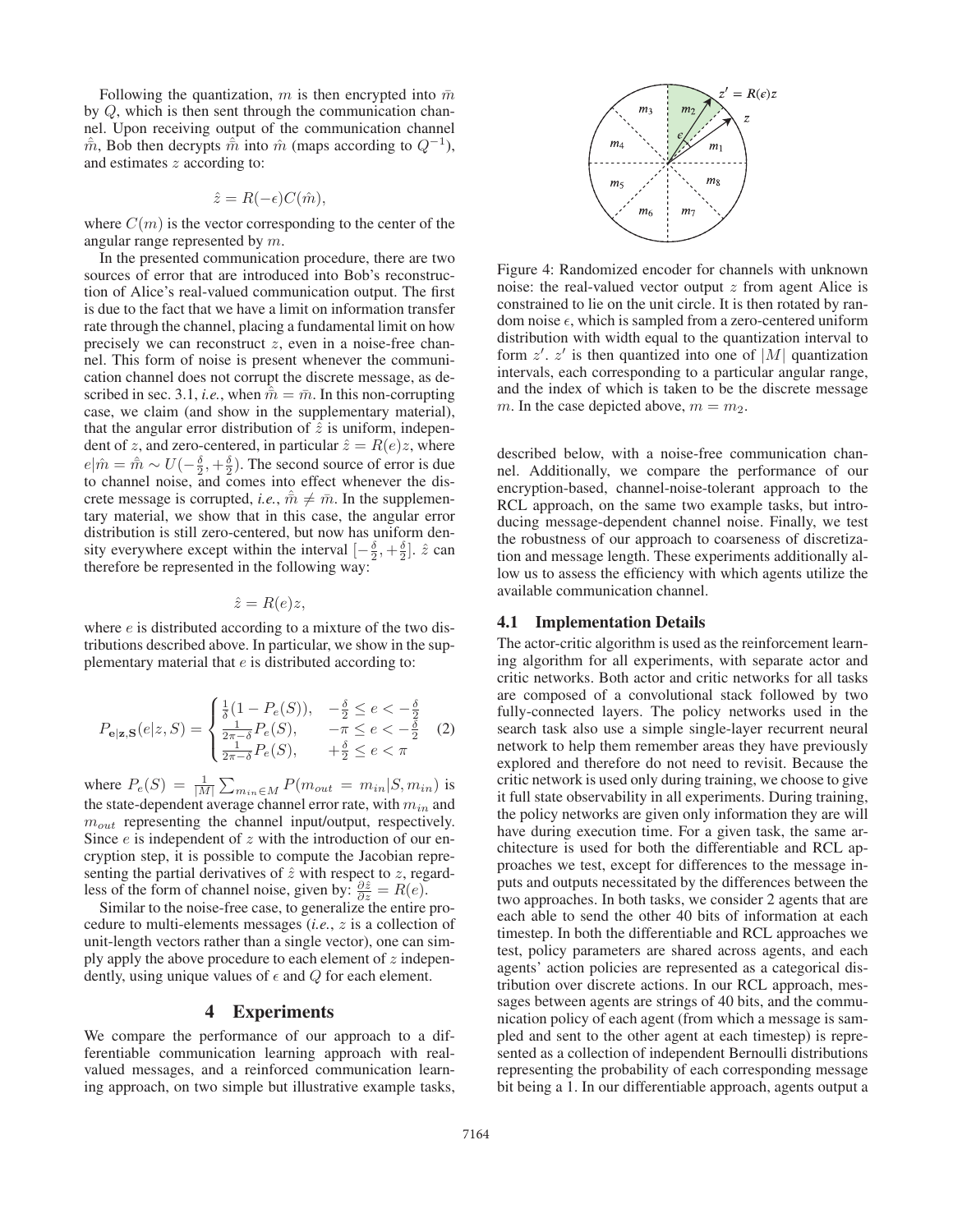real-valued communication signal with 10 elements at each timestep. Each element of this communication signal is then discretized independently into one of 16 discrete message elements, meaning each element can be thought of as a 4-bit word (a nibble), allowing for a total of  $16^{10} = 2^{40}$  different possible messages, equivalent to 40 bits.

## 4.2 Reinforced communication Learning

In our experiments involving RCL, we allow agents to exchange messages of 40 independently-selected bits at each timestep (*i.e.*, we represent the communication policy of each agent as a set of independent bitwise probabilities, each representing the probability that the corresponding message bit is a 1).

# 4.3 Task 1: Hidden-Goal Path-Finding

The first example task is a path-finding problem in which each agent must navigate to a randomly-assigned goal cell in a 10x10 grid, and at each timestep is able to move up, down, left, right, or remain stationary. Agents do not observe their own goals or the other agent's location, but instead observe only their location and the other agent's goals; thus, communication is necessary for agents to reliably find their goals. In this task, agents' policy networks are feedforward neural networks with no persistent state, meaning they cannot remember past messages or observations, and must therefore communicate at every timestep. In the noisefree channel case, we compare a differentiable learning approach in which agents are able to exchange real-valued messages (in the form of 10-element vectors in which each element is bounded between 0 and 1), a reinforced communication learning approach in which messages are bitstrings, and our proposed differentiable learning approach (described in Sect. 3.1) in which messages are composed of 10 discrete elements, each taking one of 16 possible discrete values. In this case, messages sent by each agent are guaranteed to be received by the other agent at the next timestep, completely unaltered. In the noisy channel case, we corrupt messages with an asymmetric bit-flip noise as described in Sect. 4.5. We compare the reinforced communication learning approach with the noise-tolerant variant of our proposed differentiable approach (described in Sect. 3.2), where messages are converted to a 40-bit binary representation so the same channel noise can be added.

We utilize a shared reward structure, in which agents both receive the same total reward, computed as a sum of both agents' individual rewards. At each timestep, agents are rewarded proportionately to how much closer to their goals they become during that timestep, with an additional penalty for every timestep the agents have not reached their goal, and a penalty for each timestep agents choose not to move while not at their goal location to encourage exploration, similar to (Sartoretti et al. 2018a; 2018b).

Each agent's policy network observes its own location and the other agent's goal in the form of two one-hot 10x10 matrices, which are fed into the convolutional stack of the agent's policy network. Additionally, each agent observes the message generated by the other agent at the last timestep, that is fed into the policy network as a separate input,

which is processed by a fully-connected layer before being combined with the output of the convolutional stack. Each agent's critic network observes its location and goal, and the other agent's location and goal, again as one-hot matrices.

### 4.4 Task 2: Coordinated Multi-Agent Search

The second example task is a two-agent search problem in which each agent is again assigned a goal location in a  $10x10$ grid. However, in this task, either agent can observe either goal, but only when they are in one of the grid cells immediately adjacent to the goal, or on the goal itself. This limited observability is meant to simulate a sensor with a finite field of view. In this task, to most effectively solve the problem, agents should exchange information related to their observations, in effect broadening each one's sensor footprint. Again, in the noise-free case, we compare differentiable communication learning with real-valued messages, reinforced communication learning with binary messages, and our proposed differentiable approach with discrete messages, and in the case with channel noise, we compare reinforced communication learning with the noise-tolerant variant of our approach described in 3.2. We additionally compare these approaches to a version of the task with no communication among agents, to test the hypothesis that communication improve performance.

The reward function for this task is the same as the reward function used for the hidden-goal path-finding task. The observations to both the actor network and critic network are also largely the same, with the exception that each agent's actor network now receives as input 4 matrices, representing its location, its goal (if visible), the other agent's location, and the other agent's goal (if visible).

### 4.5 Channel Noise Model

The channel noise model we use for both tasks is an asymmetric bit-flip error model. Bits are flipped with unequal probability depending on their value. The probability of a particular message bit being flipped is taken to be independent of all other bits. More specifically, in the hidden-goal path-finding task, the probability of the ith message bit being flipped is given by  $P(\text{flip}_i|\bar{m}_i = 0) = 0.1$  and  $P(\text{flip}_i|\bar{m}_i = 0)$  $1) = 0.05$ . In the coordinated multi-agent search task, the bit-flip probability is given by  $P(\text{flip}_i|\bar{m}_i = 0) = 0.02$  and  $P(\text{flip}_i|\bar{m}_i = 1) = 0.01.$ 

The noise was chosen to be asymmetric so that it would be message-dependent, and therefore highlight the capability of our approach to deal with channel noise that depends on the message in arbitrary ways.

## 4.6 Effect of Message Length and Quantization Fineness

In this experiment, we compare the performance of our discrete differentiable approach on the robot navigation problem with various numbers of quantization levels and message lengths. Agents have no memory and no knowledge of the location of the other agent, and must therefore encode the other agent's goal location in the message, requiring  $\log_2(100) = 6.6439$  bits of information. We first test 10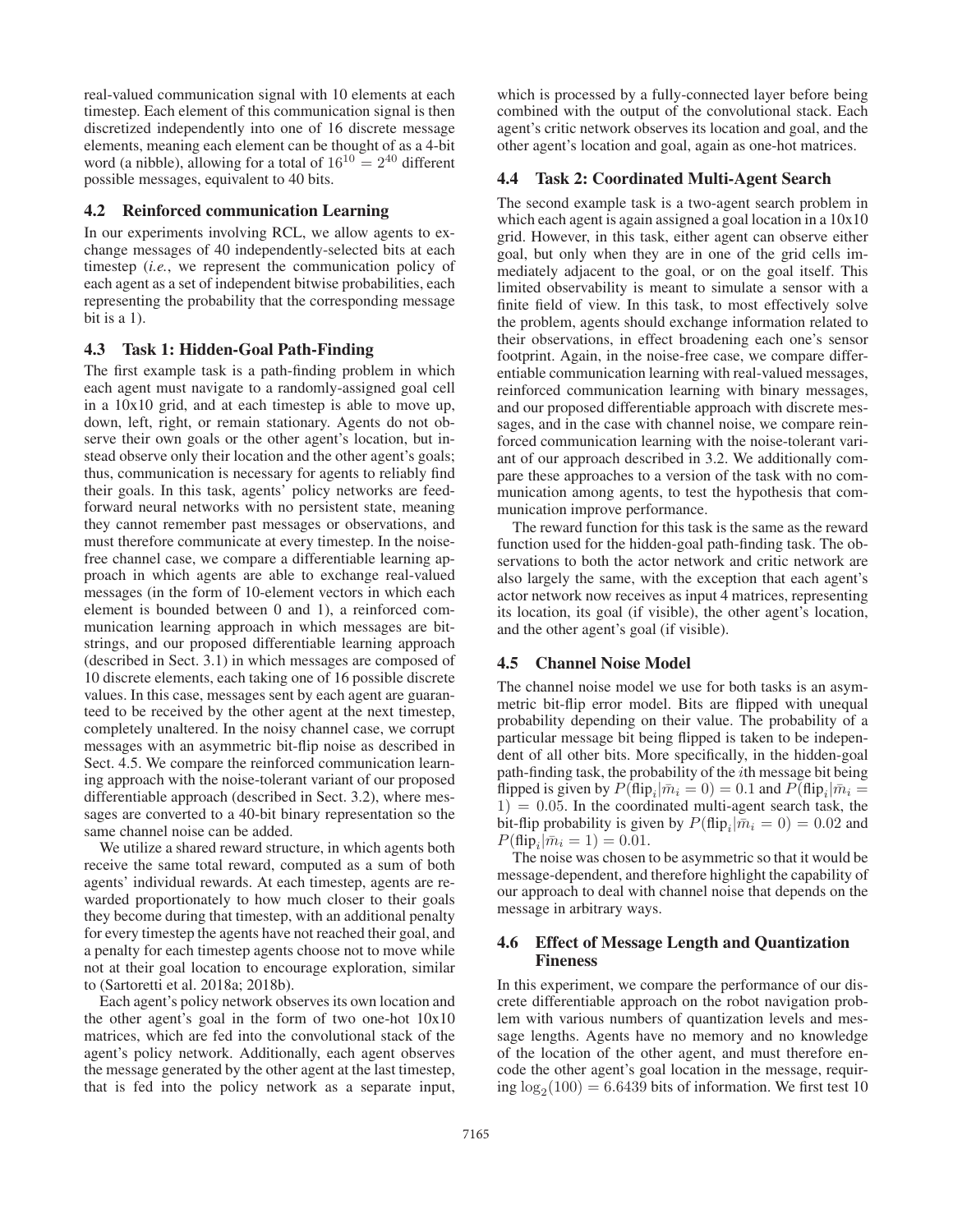element messages with real-valued messages, and 16, 8, 4, and 2 quantization levels per message element. In all these cases, agents can transmit enough information to solve the task optimally. We then compare 5- and 2-element messages, each with 2 quantization level per element, in which case not enough information is transmitted to optimally solve the task (*i.e.*, fewer than 6.6439 bits). These systematic experiments allow us to assess how efficiently agents make use of their available message bits.

#### 4.7 Results

In both example tasks, with and without channel noise, we found that when either method was able to solve the task, our proposed discrete differentiable communication learning approach drastically outperformed RCL approaches (Fig.5,6). In the noise-free hidden-goal path-finding task, our proposed technique was able to solve the task nearly as rapidly as a real-valued differentiable approach that places no limit whatsoever on information transfer rate through the channel. Unsurprisingly, in the path-finding task with channel noise, the performance of our approach was somewhat degraded, requiring more time to converge than in the noise-free case, and attaining worse final performance. However, our approach represents a significant improvement over RCL, the only other approach we are aware of that is applicable in a noisy channel setting. In fact, RCL with noise completely failed to solve the task, likely due to the additional variance being introduced into its policy gradient estimates (Fig.5).

In the coordinated multi-agent search task with no channel noise, our approach outperforms the communicationfree variant we tested, indicating that agents are using their communication abilities to their benefit (Fig. 6). There again, we find that our approach outperforms RCL, which largely fails to solve the task. The fact that RCL fails to solve the task is not hugely unexpected, as (Foerster et al. 2016) observed similar behavior in some experiments with their reinforced inter-agent learning technique (a form of RCL). Interestingly, the differentiable approach that used real-valued messages seemed to escape a local minimum that our discrete differentiable approach became trapped in. It is possible that the message discretization we used (16 possible values for each message element) was too coarse, and therefore introduced too much noise. Perhaps fewer message elements with a finer discretization would have allowed our approach to perform better on this task while keeping the required information transfer rates the same. We will investigate this trade-off in future work.

In the multi-agent search task with channel noise, both RCL and our proposed differentiable approach struggle to make progress, and learning appears to be unstable (Fig. 6). It is possible that additional tuning of the learning algorithms could result in better performance on this task, which we will determine in future work.

In the experiment that assesses the effect of message length and quantization fineness, our approach proved robust to large variations in these parameters. Final performance in the case of 10-length messages with 16, 8, and 4 quantization levels per message element is comparable to that of real-valued messages (Fig. 7). In the case of 10-



Figure 5: Results for the Hidden-Goal Path-Finding Task.

and 5-length messages with 2 quantization levels, final performance is slightly worse; however, the fact that performance did not deteriorate until the available channel capacity was very close to the theoretical minimum required to solve the task optimally (6.6439 bits) indicates that agents were able to make efficient use of the channel available to them. In all cases, training was stable despite the noise introduced through the randomized quantization procedure, and learning efficiency remained high. Performance in the case of 2-length messages with 2 quantization levels was far inferior to the other cases tested, as one would expect given not enough information is exchanged to solve the task optimally. The code for these experiments is available at http://bit.ly/37r7q7y.

# 5 Conclusions

In this paper, we presented novel approaches that allow differentiable communication learning to be effectively applied to realistic settings where such approaches were not previously applicable. Specifically, we presented a novel stochastic encoding/decoding procedure, that can be used in conjunction with multi-agent reinforcement learning, to allow unbiased gradient estimates through a discrete channel. This form of communication learning is made possible by the fact that, with our proposed technique, the encoder/discrete channel/decoder system becomes mathematically equivalent to an analog channel with additive noise, through which derivatives can easily be backpropagated. We additionally extended our approach to allow gradient backpropagation through a channel with unknown noise. To the best of our knowledge, our differentiable communication learning ap-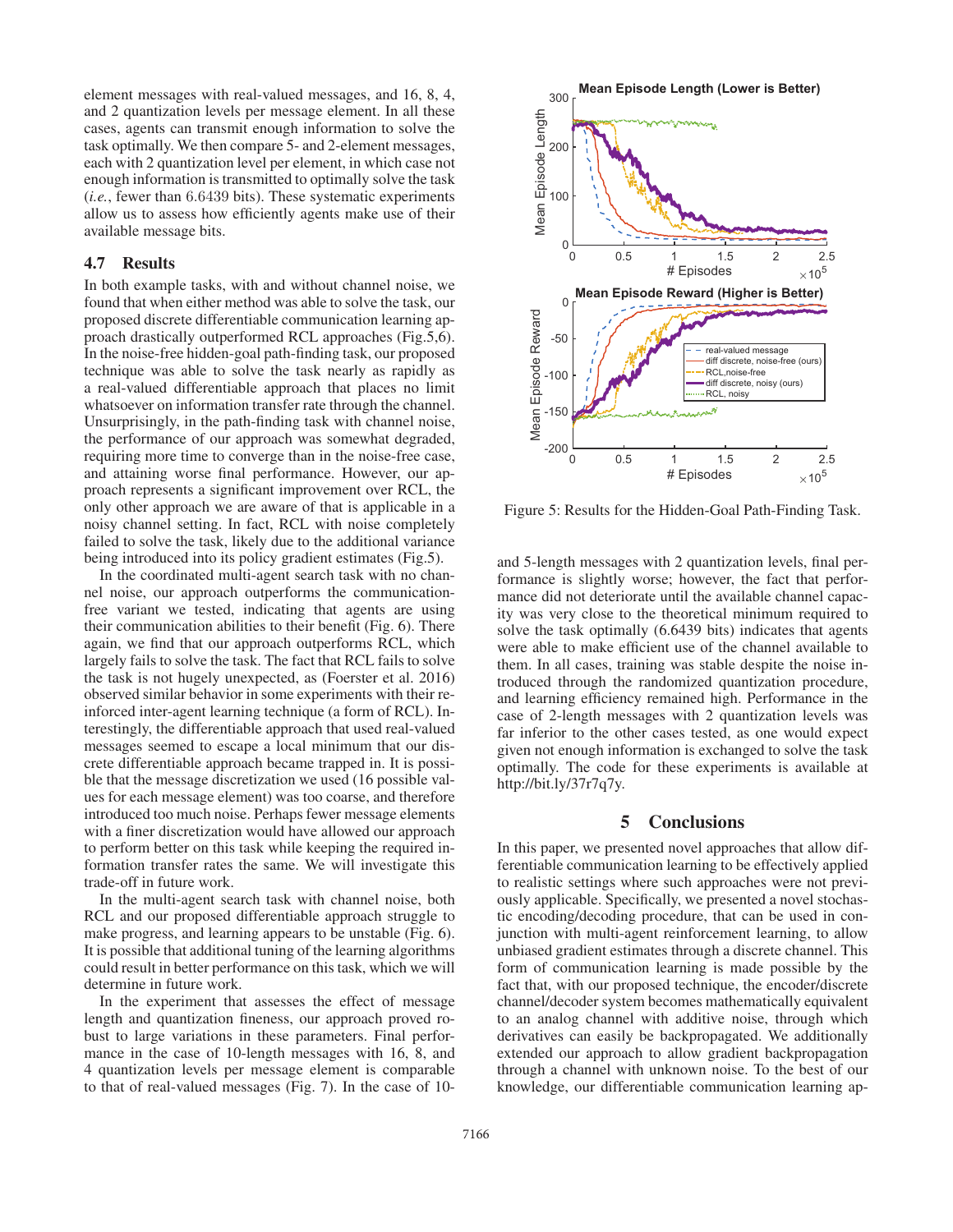

Figure 6: Results for the Coordinated Search Task.

proach is the first one that can handle such unknown noise. We enabled this noise-tolerance by introducing an encryption step immediately before the message is sent through the discrete channel, which forces apparent channel noise to be independent of the communication signal being sent, meaning it does not contribute to the gradient of the channel and can therefore be ignored in gradient calculations.

We evaluated the effectiveness of our proposed techniques in two example tasks, with and without channel noise, compared to a reinforced communication learning approach, and a differentiable approach using real-valued messages (where applicable). We found that our approach outperforms the RCL approaches we tested in all cases in which either algorithm can solve the task. Additionally, we found that in one of the two example tasks, our differentiable approach, which uses a very coarse message discretization and a fairly tight limit on channel capacity, performed nearly as well as the real-valued differentiable approach we tested, which assumes no limit on channel capacity.

Finally, we found that our approach is robust to relatively large variations in message length and quantization fineness, and is capable of making very efficient use of available channel capacity (be it under sufficient or insufficient bandwidth). Our experimental results, along with the theoretical justification of our technique, indicate that our approach offers significant advantages over existing approaches to MARL with communication, especially in cases with realistic discrete and noisy communication channels.

Ongoing work focuses on four natural extensions of our presented approaches. First, we are applying our approach to more complex and realistic problems, such as tasks involv-



Figure 7: Varying message length and quantization intervals.

ing many agents in environments with obstacles and other impediments. We are also investigating the use of alternative learning modalities, such as imitation learning, in our approach. Because agents learn to exchange messages that optimize some performance metric that depends on messages only indirectly through the agent policies, expert demonstrations can be used to train policies without explicit communication demonstration. Therefore, it is likely possible that our approach could learn emergent communication behavior solely through imitation of a centralized expert that does not rely on communication, similar to (Paulos et al. 2019).

Second, we are also currently investigating how more established encryption techniques, such as RSA (Rivest, Shamir, and Adleman 1978), could be applied to our approach. For instance, while the type of encryption we use is information-theoretically secure and therefore the environment is guaranteed to have no knowledge of the message we are communicating, modern encryption techniques rely instead on requiring third parties to do an enormous amount of computation to decrypt the message. It may be sufficient to use such non-information-theoretically secure but more efficient encryption techniques to make channel noise *nearly* perfectly independent of the communication signal.

Thirdly, ongoing work explores how error correcting codes could be utilized to decrease the amount of noise introduced into agents' communication inputs. Some errorcorrection techniques, such as a cyclic redundancy check, allow error detection in message transmission. Because a large source of noise in our technique results from cases in which the channel outputs an erroneous message, being able to detect such cases with some probability, and neglect the